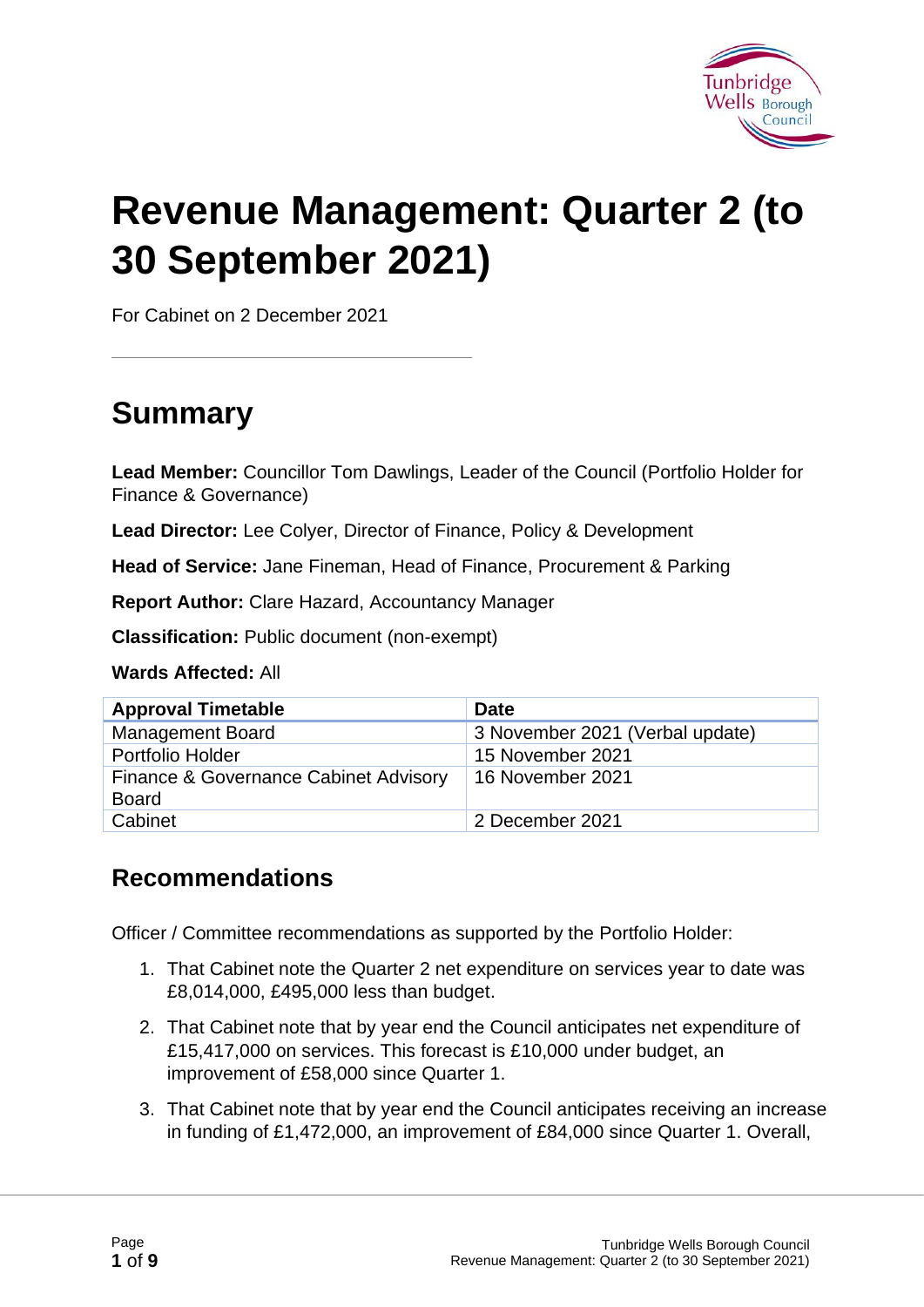this means an improvement to budget of £1,482,000 which will reduce the budget deficit that was to be met from reserves.

## **1. Introduction and Background**

- 1.1 This report shows the actual expenditure on services compared to the revised budget for the period ended 30 September 2021, and the forecast outturn position, highlighting significant variances from the revised annual budget.
- 1.2 The net expenditure on services for the year is forecast to be £15,417,000 which is an underspend against budget of £10,000.
- 1.3 The net funding the Council expects to receive has increased by £1,472,000 which means an overall improvement to budget of £1,482,000. This reduces the budgeted £3,000,000 deficit for 2021/22, to be met from reserves, to a forecast £1,518,000.

### **2. Revenue Management to 30 June 2021**

#### **Summary Outturn – Appendix A**

- 2.1 Appendix A shows the overall income and expenditure on services forecast outturn position as at 30 September 2021. Total income and expenditure on services can be seen in greater detail within Appendix B, which provides information per service area. The approved budget was set by Full Council on 24 February 2021 and does not change. The revised budget is used to record virements amongst service areas and from reserves, whilst the forecast outturn is used to record the reporting of savings, overspends and allocations from reserves.
- 2.2 Whilst the Year to Date Cost of Services variance is £495,000 under budget, the forecast outturn is £15,417,000, only £10,000 under budget. This is mainly because the £390,000 loss of the Garden Waste income forecast between July and December 2021 (Note 2.18) offsets the savings in the costs year to date. The various movements to forecast can be seen in Appendix C. It can also be seen that the net funding for the year has increased by £1,472,000, comprising £1,402,000 of additional funding from Government and £70,000 in investment income. This means an overall improvement to the budget position of £1,482,000.
- 2.3 Investment interest and income is forecast to be £70,000 over budget, which is mainly due to the Council's investment in the Property Fund which has generated a net return of 4.37% during the first quarter.
- 2.4 It is forecast that the Council will receive additional Covid-19 funding of £1,402,000 during the year from Government. The Council has already received a grant of £486,000, to support it through the pandemic, as well as £346,000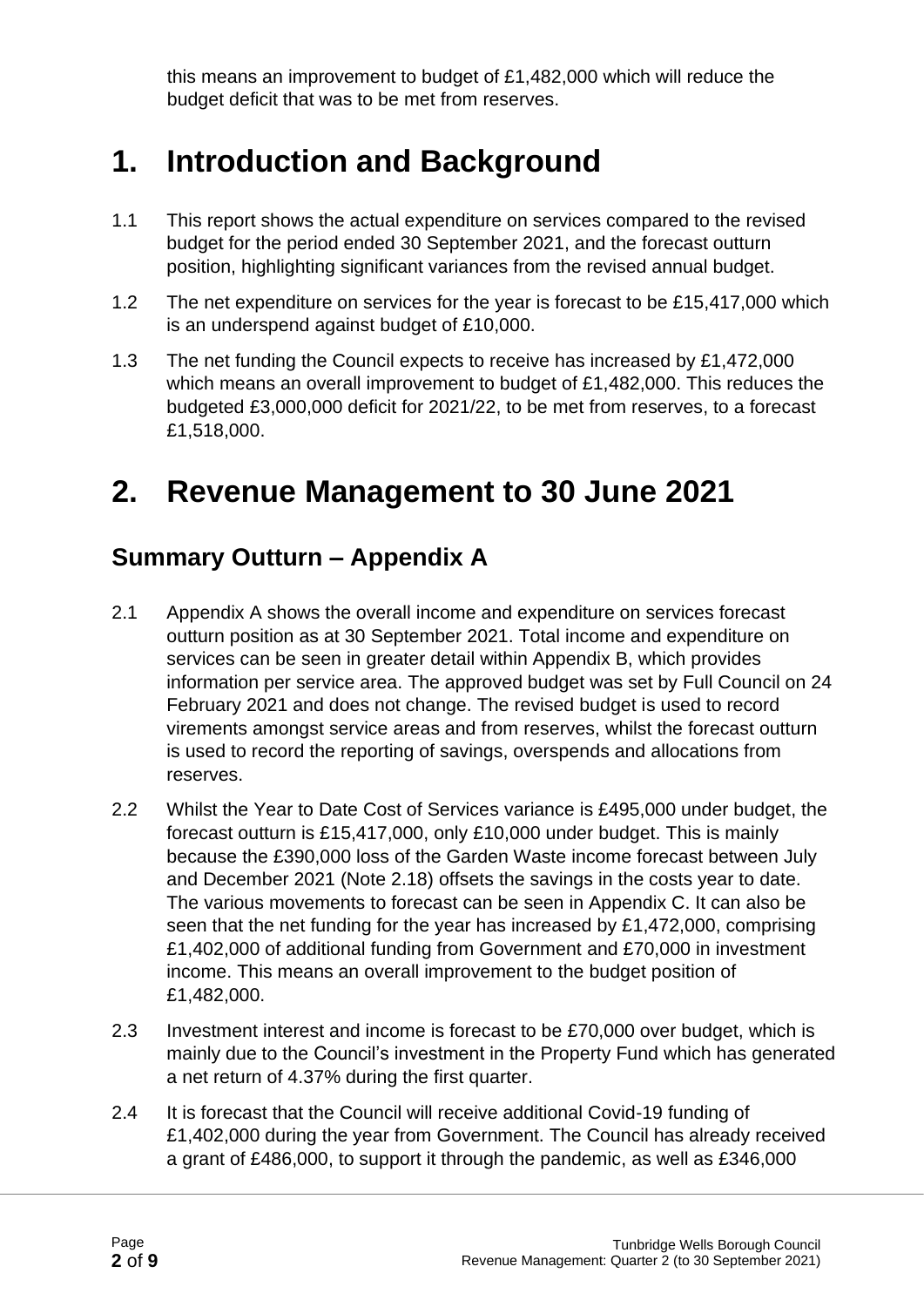towards the cost of the new burdens that have been placed upon authorities. The sales, fees and charges scheme, which compensated Councils for income losses during 2020/21, has been extended to cover April to June 2021. The losses will be calculated by comparing income during this period to pre-pandemic levels. The Council estimates that it will be compensated by an amount in the region of £570,000.

2.5 The 2021/22 budget was set on the assumption that losses from income, due to the pandemic, would be in the region of £250,000 per month, and the annual loss of £3,000,000 would be met by a transfer from reserves. The transfer from reserves is therefore now forecast to be £1,518,000, a reduction of the £1,482,000, as described in Notes 2.2 to 2.4.

#### **Usable Reserves – Appendix D**

- 2.6 Appendix D shows all usable reserves including the earmarked reserves. Usable reserves are those that the Council can use to provide services, subject to the need to maintain an overall prudent level of reserves. Earmarked reserves are amounts set aside to meet identified, and sometimes committed, future liabilities.
- 2.7 As shown in Appendix D the Council had £39,466,000 of usable reserves as at 1 April 2021, including £29,060,000 of earmarked reserves. It should be noted that the Grant Volatility Reserve holds £15,398,000 that at year end will be used to fund the Council's share of the deficit currently held on the Collection Fund. It is committed and not available to spend despite being held in a usable reserve
- 2.8 Capital and Revenue Initiatives Reserve is generally used to finance the capital programme, where it is financed from TWBC resources, and the property development programme. The funding currently required from the reserve in 2021/22 is £1,355,000 comprising of £900,000 for the Capital Programme, as detailed in the Quarter 2 2021/22 Capital Monitoring Report, £358,000 for the Development Programme and a transfer of £97,000 to top up the ICT MKS Partnership reserve to fund existing ICT capital projects.
- 2.9 The capital programme is also funded from other specific earmarked reserves, and this totals £1,700,000 for 2021/22. This comprises £666,000 from the Royal Victoria Place Maintenance reserve, £324,000 from the ICT MKS Partnership reserve, £298,000 from the On Street Parking reserve, £176,000 from the Ice Rink reserve, £117,000 from the Invest to Save reserve, £81,000 from the Torrington maintenance reserve, £20,000 from the Strategic Plan reserve and £18,000 from the Digital Transformation reserve.
- 2.10 The Council set up the Grant Volatility Reserve to manage fluctuations in Government grants from one year to the next. For 2021/22 a transfer of £860,000 is forecast to be made into the reserve, which is equivalent to the amount which will be received for the New Homes Bonus. With uncertainty over the amounts which will be received in future years, transferring this amount limits the potential loss to the Council as it is not relying on the amount within its balanced the budget.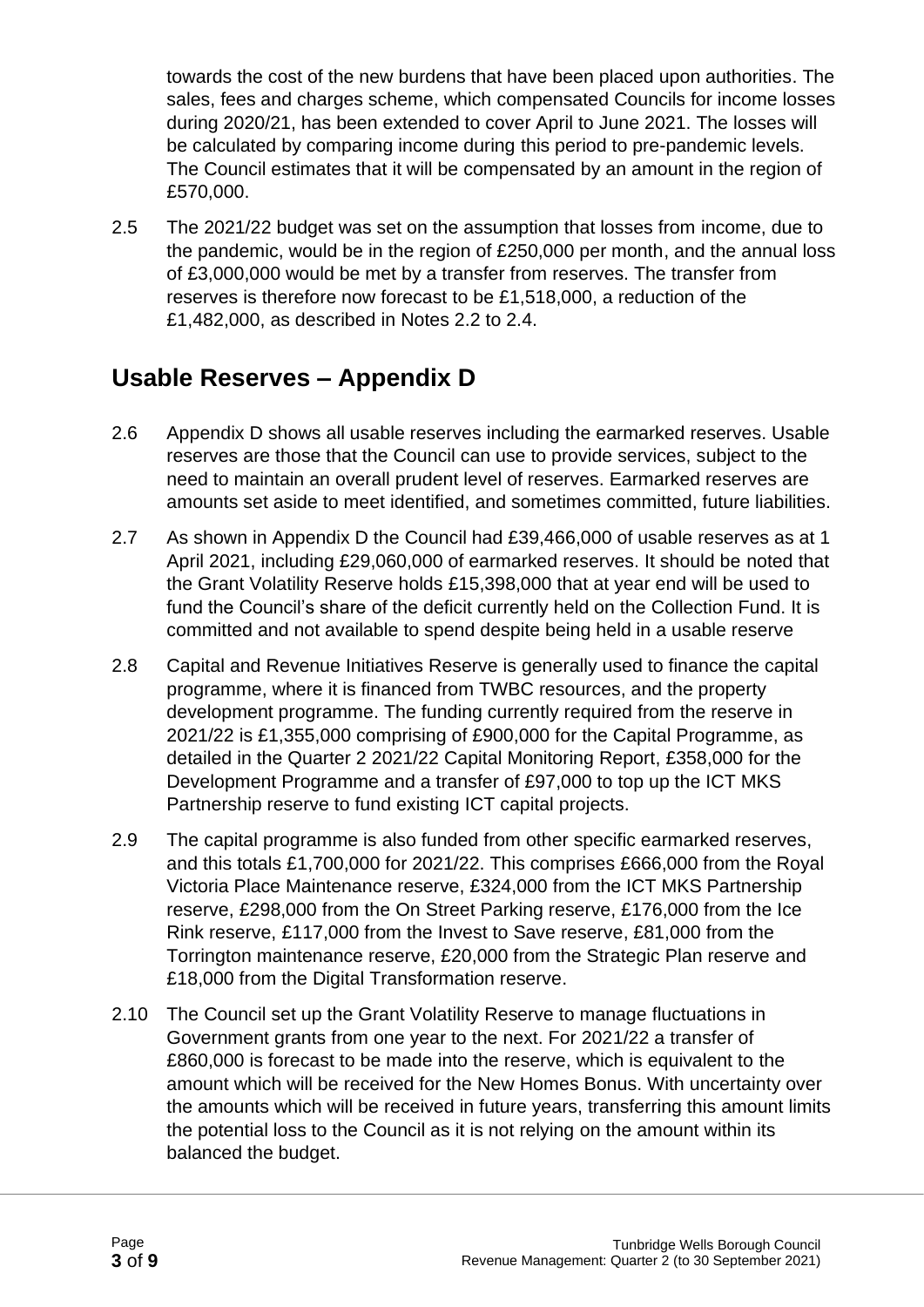### **Financial Performance of Major Expenditure Accounts – Appendix E**

- 2.11 External Contract Payments are forecast to be underspent by £165,000. During 2020/21 the Council agreed financial support for Fusion Lifestyle, to facilitate the opening of the Council's three sports centres. At its meeting of 29 July 2021 (CAB43/21) Cabinet agreed that £184,000 of this support, that Fusion has not yet claimed, would not be provided resulting in this saving. It was also agreed that the management fee for 2021/22 would be reinstated from October 2021. This results in income of £146,000, as explained in Note 2.19, less a cost of £19,000, due for Weald Sports Centre, which has been forecast within External Contract Payments.
- 2.12 Cost savings of £407,000 have been forecast for the Assembly Hall theatre which is a further £172,000 this quarter. This is due to the theatre being closed, in line with national restrictions, or there being a limited capacity audience during the start of the year. £280,000 of these savings are shown within Other Fees, which is the saving of show fees that are paid to promotors, and £42,000 is shown in Other Supplies and Services. £85,000 of the saving is included within Appendix F, Employee Related Costs.

#### **Employee Related Costs – Appendix F and G**

- 2.13 Staffing costs are now forecast to be £429,000 under budget, a further reduction of £188,000 since Quarter 1. £90,000 of this will meet the contribution to the vacancy factor for Quarters 1 and 2. The vacancy factor is an amount which at the start of the year is assumed will be saved whilst budgeted posts are vacant.
- 2.14 The main projected changes are a saving of £134,000 for the Property team, £85,000 for the Assembly Hall theatre team, £40,000 for the Food and Safety team, £34,000 for Digital Services and £32,000 for Planning. The Council has been operating with vacancies during the Covid period and is now actively trying to recruit into these posts. There are some specialist/professional functions that the Council finds it difficult to recruit to and therefore it may take some time until the establishment is replenished.

#### **Income Streams– Appendix H**

2.15 The forecast income for the Assembly Hall Theatre has been reduced by £458,000, a further £172,000 this quarter. The projection reflects activity this quarter which has not returned to pre-pandemic levels since the theatre was able to fully re-open in late July. The reduction is offset by cost savings of £407,000, a further £172,000 forecast this quarter, as explained in Note 2.12. The overall net forecast position for the theatre is an additional cost of £51,000, taking the annual forecast subsidy to £322,000. The subsidy is £114,000 less than reported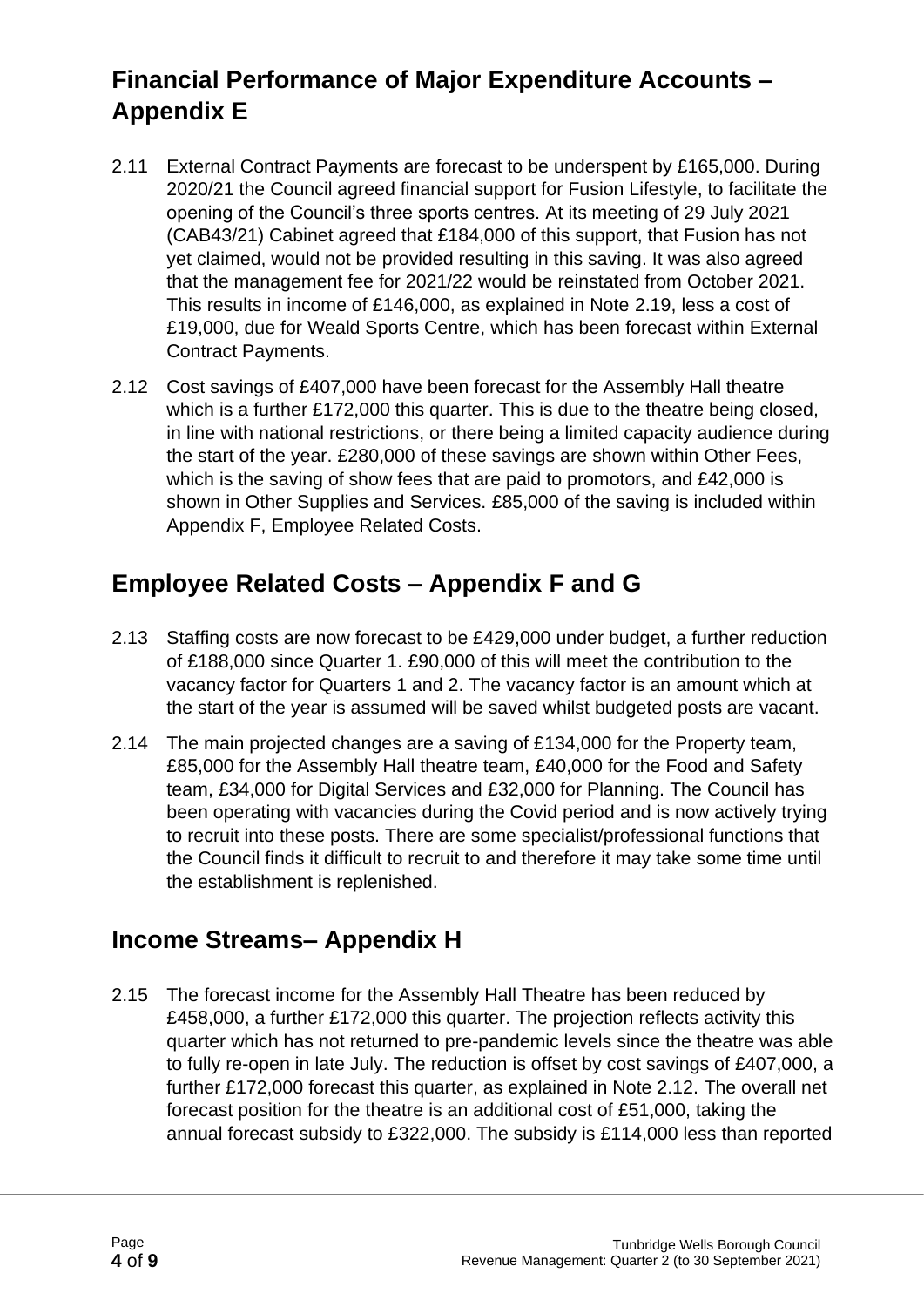at Quarter 1 as two posts, previously part of the theatre team, and their associated costs transferred to the Culture team in July.

- 2.16 Crematorium income is forecast to be £210,000 under budget, a further £70,000 this quarter. It is believed that increased competition in the local area is taking business away from Tunbridge Wells. The death rate was also below the five year average in the first quarter of the year, due to the success of the vaccination programme combined with Covid restrictions still being in place.
- 2.17 Planning income is forecast to be £101,000 over budget, a further £71,000 this quarter. This amount is made up of £56,000 for planning applications and £45,000 for building control income. Both income budgets were reduced this year due to the uncertainty around development and the building trade but are performing better than expected.
- 2.18 In July the decision was taken to suspend Garden Waste collections due to the national shortage of HGV drivers. This has meant the contractor can free up available staff to ensure that food waste, recycling, refuse and clinical waste collections continue. A forecast shortfall of £390,000 has been forecast for income to cover the period from July to December. The decision to suspend the service will be kept under constant review and therefore this forecast may need to be updated in future reports.
- 2.19 The forecast for Other income has been increased by £190,000 this quarter. £146,000 of this is for the Fusion Lifestyle management fee for 2021/22 which will be reinstated from October 2021, as explained in Note 2.11.

#### **Variances by Portfolio Holder– Appendix I**

2.20 The table in Appendix I shows variances by Cabinet Portfolio Holder.

#### **Council Tax and Business Rates**

- 2.21 The Council is a billing authority for Council Tax, which is collected on behalf of precepting bodies including Kent County Council, Kent Police and the Kent and Medway Fire & Rescue Services along with Town and Parish Councils. The total due for 2021/22 is £89.3 million of which £8.564 million is due to this Council.
- 2.22 The Council is also the billing authority for Business Rates which are collected on behalf of the Government, TWBC, Kent County Council and the Kent and Medway Fire & Rescue Services. The total due is usually in the region of £56 million with the Council receiving back from government £2.375 million in redistributed business rates.
- 2.23 For 2020/21 the government expanded its business rates retail discount for retail properties to also include the leisure and hospitality sectors. In March 2021 it was confirmed that the expanded discount would continue to apply at 100% for the first three months of 2021/22 and 66% for the remaining period. The discount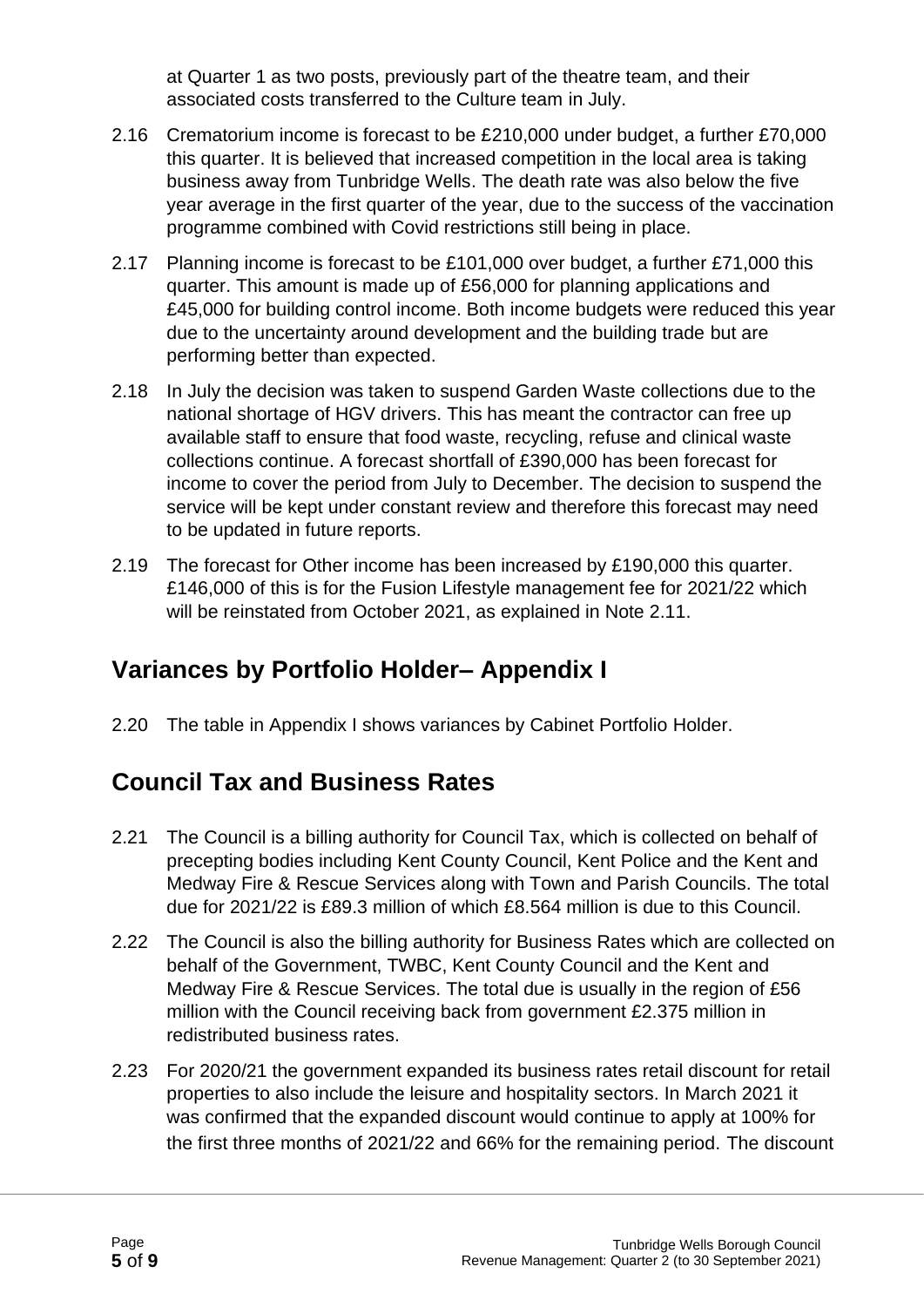reduces the amount billed and therefore the amount due for 2021/22 is £38.2 million. The Council is compensated for the relief through a Section 31 business rates grant.

2.24 The table below shows the Quarter 2 recovery rate for Council Tax to be 0.30% above target and the collection rate last year. The table shows the Quarter 2 recovery rate for business rates to be below target by 7.15% and 6.59% below collection rates last year. The figures are skewed for business rates due to expanded discount being 100% for April to June and 66% for July to March. The target is based on the total bill being issued for April and payments being made equally throughout the year. However, for the actual collections in 2021/22 nothing is due for the first 3 months and then they are billed for the last 9 months and pay those instalments equally over the 9 months. This payment profile should start to correct itself as the financial year progresses but will continue to be carefully monitored.

|                               | 2021/22          | 2021/22      | 2020/21          |
|-------------------------------|------------------|--------------|------------------|
|                               | Collection as at | Target as at | Collection as at |
| <b>Revenue Billing Stream</b> | 30/09/2021       | 30/09/2021   | 30/09/2020       |
|                               |                  |              |                  |
| Council Tax                   | 56.10%           | 55.80%       | 55.80%           |
| <b>Business Rates</b>         | 49.35%           | 56.50%       | 55.94%           |

## **3. Options Considered**

- 3.1 This report is essentially for information.
- 3.2 The forecast use of reserves to balance the budget for 2021/22, has been reduced from £3,000,000 to £1,518,000. The Council could make significant cost savings through reductions to service provisions to avoid using earmarked reserves to fund the budget gap for 2021/22. Government advice was that Councils should not make drastic decisions to bring their budgets back into balance, hence this Council planning to use reserves for the last 2 financial years and using Government support to cushion the impact of the pandemic. However, the council must take action to balance its budget for 2022/23 as there is unlikely to be further Government support available.

# **4. Preferred Option and Reason**

- 4.1 That Members acknowledge the forecast outturn position for the year and the variances to the revised budget and forecast outturn as at Quarter 2.
- 4.2 That £1,518,000 of reserves, with the final allocation between specific reserves being made once the actual position is known at year end, is used to meet the budget gap as forecasted this quarter.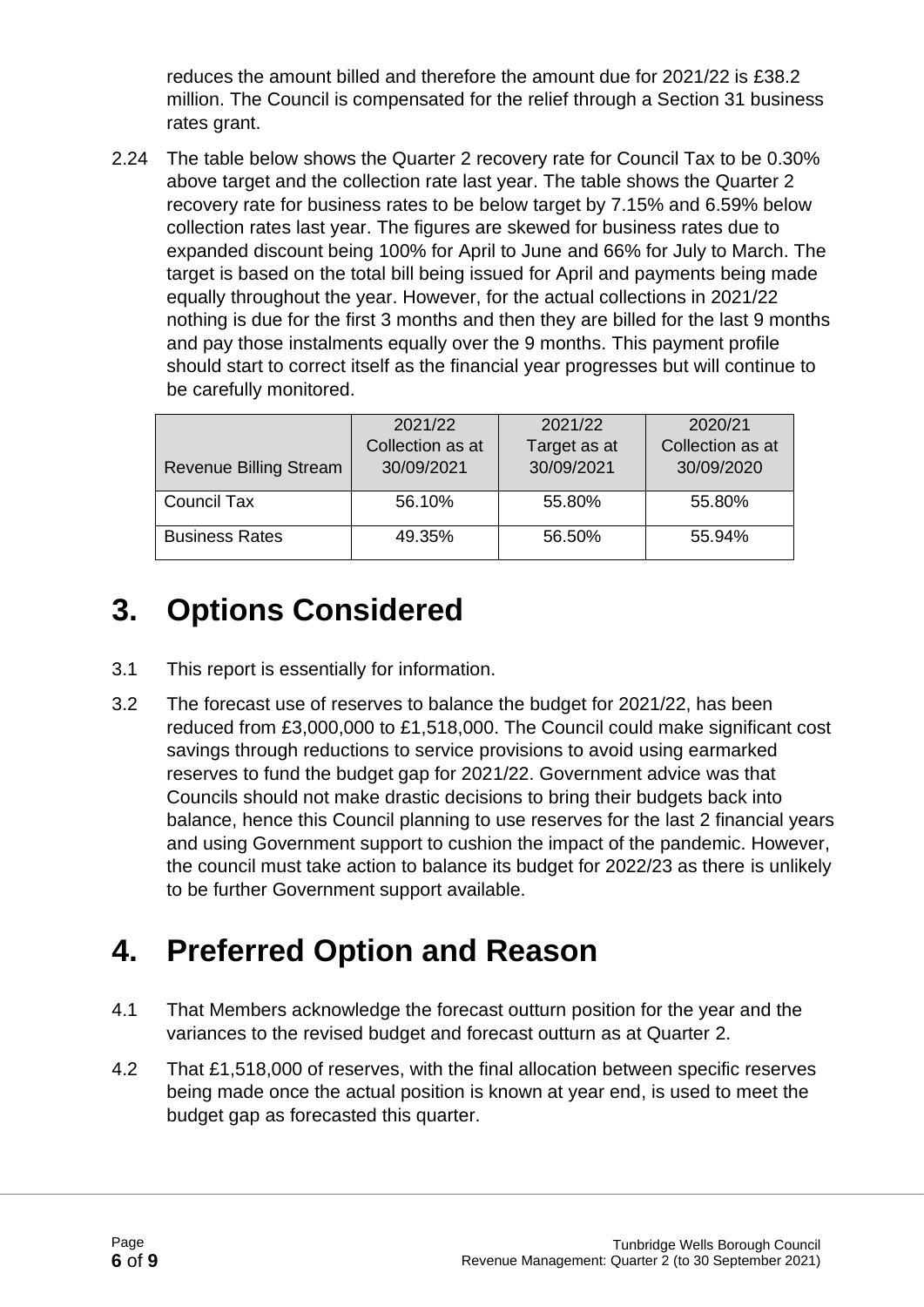# **5. Consultation on Options**

5.1 The budget was approved by Full Council on 24 February 2021. Finance Officers have liaised with Heads of Service and where appropriate cost centre managers, to ensure that the information provided is robust.

#### **Recommendation from Cabinet Advisory Board**

5.2 The Finance & Governance Cabinet Advisory Board were consulted on 16 November 2021 and agreed the following:

> *Insert text from Cabinet Advisory Board minute, or request text from Democratic Services Officer.*

### **6. Implementation**

6.1 The decision will be published on the Council's website.

# **7. Appendices and Background Documents**

Appendices:

- Appendix A: Overall Income and Expenditure in Services
- Appendix B: Net Expenditure on Services
- Appendix C: Key Variances
- Appendix D: Usable Reserves
- Appendix E: Financial Performance of Major Expenditure Accounts
- Appendix F: Employee Related Costs
- Appendix G: Headcount by Service
- Appendix H: Income Streams
- Appendix I: Variance by Portfolio

Background Papers:

- Budget 2020/21 and Medium Term Financial Strategy Update CAB90/20 [https://democracy.tunbridgewells.gov.uk/documents/s53259/7%20Budget%2020](https://democracy.tunbridgewells.gov.uk/documents/s53259/7%20Budget%202021_22.pdf) [21\\_22.pdf](https://democracy.tunbridgewells.gov.uk/documents/s53259/7%20Budget%202021_22.pdf)
- Revenue Management: Quarter 1 (to 30 June 2021) CAB61/21 [https://democracy.tunbridgewells.gov.uk/documents/s57319/Quarter%201%20R](https://democracy.tunbridgewells.gov.uk/documents/s57319/Quarter%201%20Revenue%20Management%20202122.pdf) [evenue%20Management%20202122.pdf](https://democracy.tunbridgewells.gov.uk/documents/s57319/Quarter%201%20Revenue%20Management%20202122.pdf)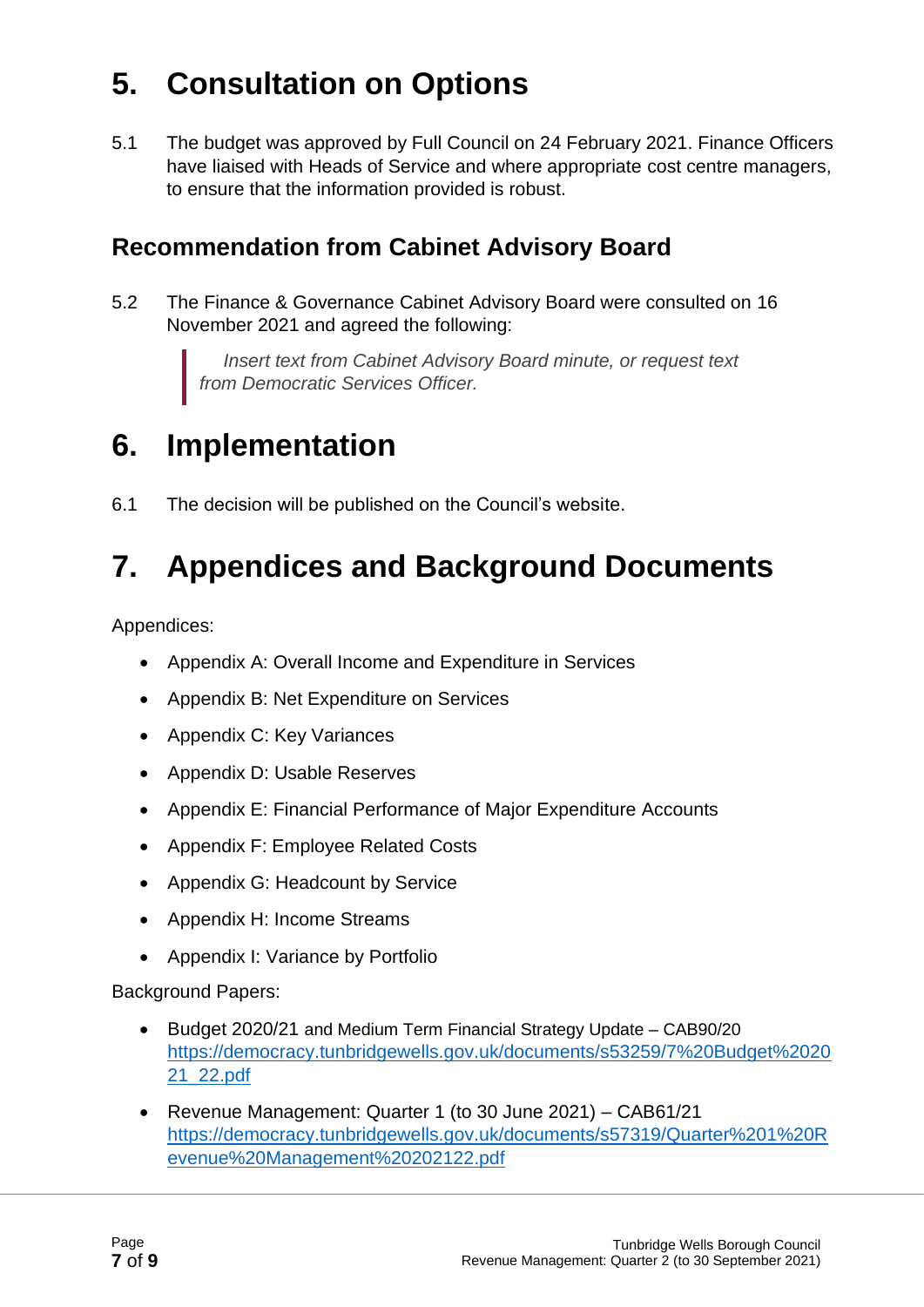

## **8. Cross Cutting Issues**

### **A. Legal (including the Human Rights Act)**

Under section 151 of the local government act (LGA 1972), the Section 151 Officer has statutory duties in relation to the financial administration and stewardship of the authority, including advising on the corporate financial position and providing financial information.

Claudette Valmond, Interim Head of Legal Partnership

#### **B. Finance and Other Resources**

The report updates on the Authority's forecast outturn net revenue position compared to revised budget. The strain on the council's finances will be felt for some time and the ability of the council to finance new commitments is severely limited.

Jane Fineman, Head of Finance, Procurement & Parking

### **C. Staffing**

The report monitors the establishment to the post occupied.

Jane Fineman, Head of Finance, Procurement & Parking

#### **D. Risk Management**

To ensure that the unaudited outturn net revenue remains within the Council's Medium Term Financial Strategy.

Jane Fineman, Head of Finance, Procurement & Parking

#### **E. Environment and Sustainability**

There are no specific implications that arise from the process of Revenue Management over the fact that the budget supports the Council's priorities.

Jane Fineman, Head of Finance, Procurement & Parking